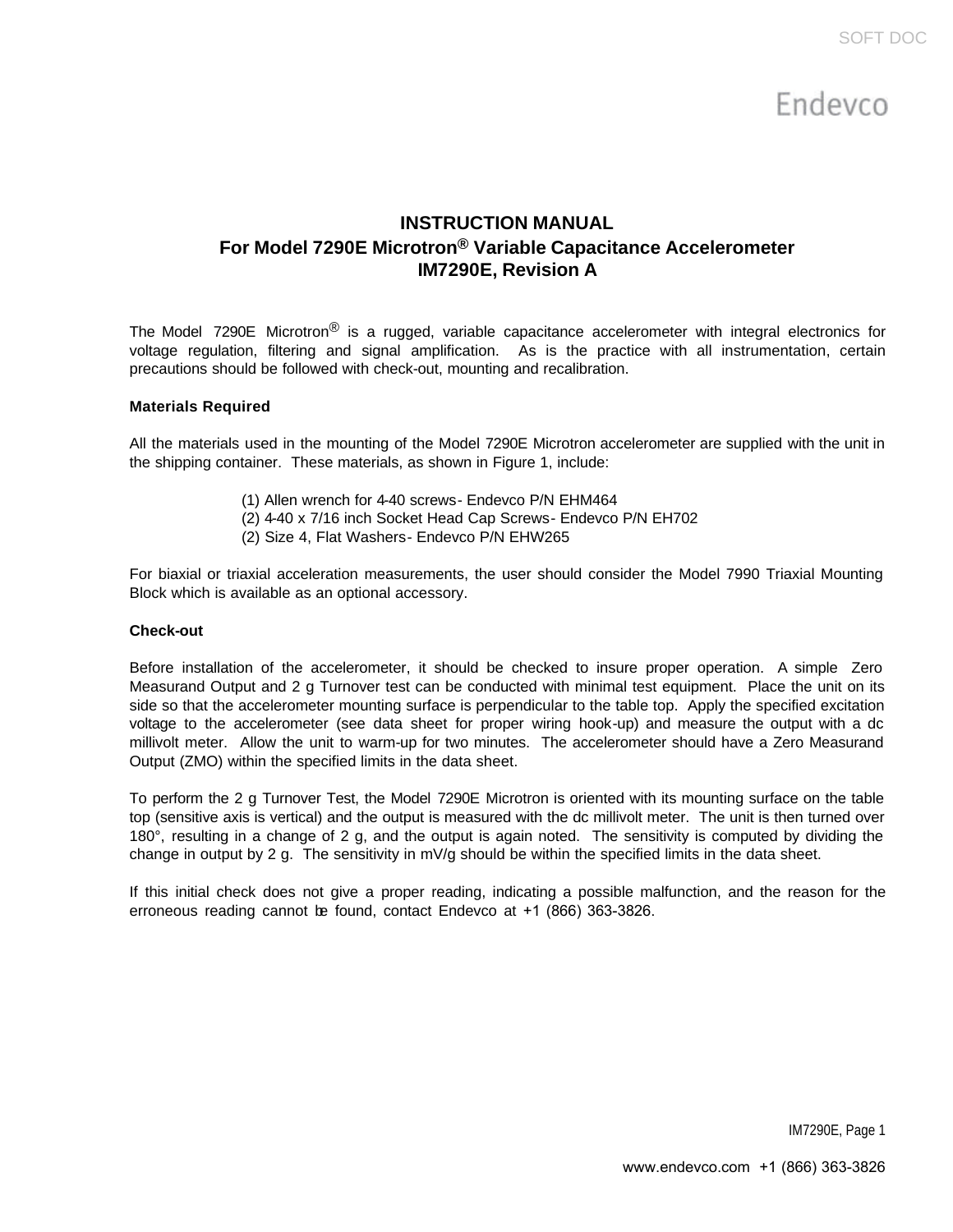# **Mounting**

When mounting the Model 7290E Microtron accelerometer, it is best to utilize the proper techniques and tools listed to ensure optimum performance. For triaxial acceleration measurements, the Model 7990 Triaxial Mounting Block is available - see paragraph 7 below.

1. The mounting surface should be clean and free of burrs. Two #4-40 tapped holes, 0.2 inch minimum depth should be spaced 0.825 inches (20.96 mm) apart. A 32 micro inch rms surface finish with flatness of 0.0001 inches is recommended for the area that will contact the accelerometer. The sensitive axis of the unit is perpendicular to the mounting surface, so the angular alignment of the two mounting holes is not critical.

2. If possible, do not cement the unit to the mounting structure. Use the supplied mounting washers and screws, as shown in Figure 1. Metric size screw M3 may also be used. Note: Adhesive mounting may be used, if necessary. Adhesion of epoxies to the hard anodized case is excellent, but thermal mismatch to the mounting surface can degrade the joint. A compliant adhesive, such as Dow Corning 3145 RTV, is recommended. Use care to maintain flatness of the unit during curing to reduce cross talk errors.



#### **FIGURE 1- Installation of Model 7290E Microtron Accelerometer**

3. Remove the unit from the shipping container. Place the unit on the mounting surface and align the mounting holes.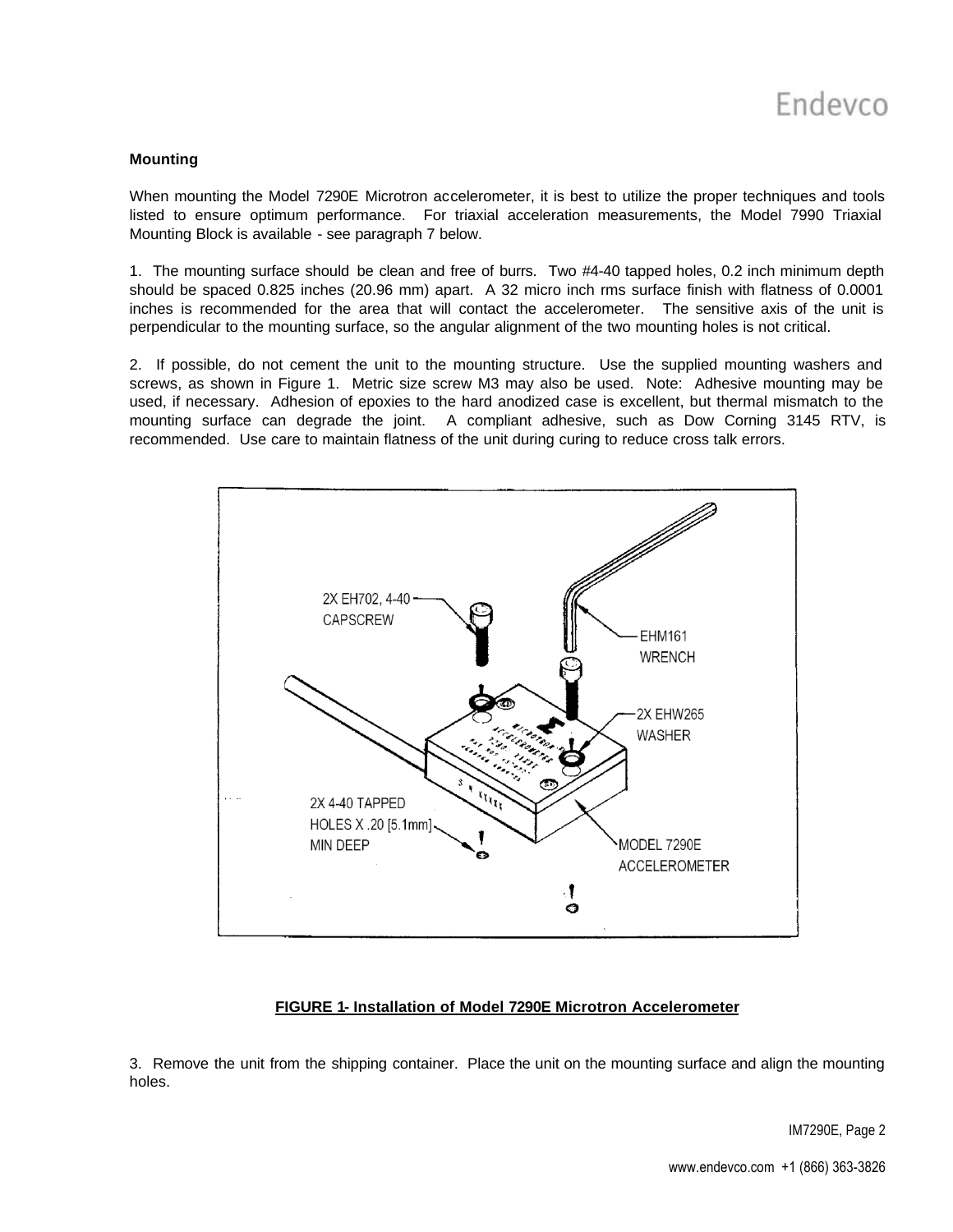4. Slide the washers over the screws. Using the supplied wrench or a torque wrench, tighten the screws to 6 lbf-in (0.7 Nm). This is roughly equivalent to finger tight with the supplied wrench.

5. As practical, tie down the cable within 2 to 3 inches (4 to 6 cm) of the unit. Whipping of the cable during vibration and shock will strain the cable unnecessarily at the unit. The cable jacket is silicone, so care should be taken to avoid cutting or tearing the jacket. The cable is rated for 300°F (150°C) continuous service.

6. Connect the unit to the signal conditioner using the following lead designation:

Red- Excitation + Green- Output + White- Output - Black- Ground

7. For triaxial acceleration measurements, the Model 7990 Mounting Block is attached to the mounting surface with three (3) 6-32 x 1 inch socket head cap screws as shown in Figure 2, with subsequent attachment of the (3) Model 7290E Microtron Accelerometers per steps 2 through 6 above.



**FIGURE 2- Installation of (3) Model 7290E Microtron Accelerometers onto Model 7990 Triaxial Block**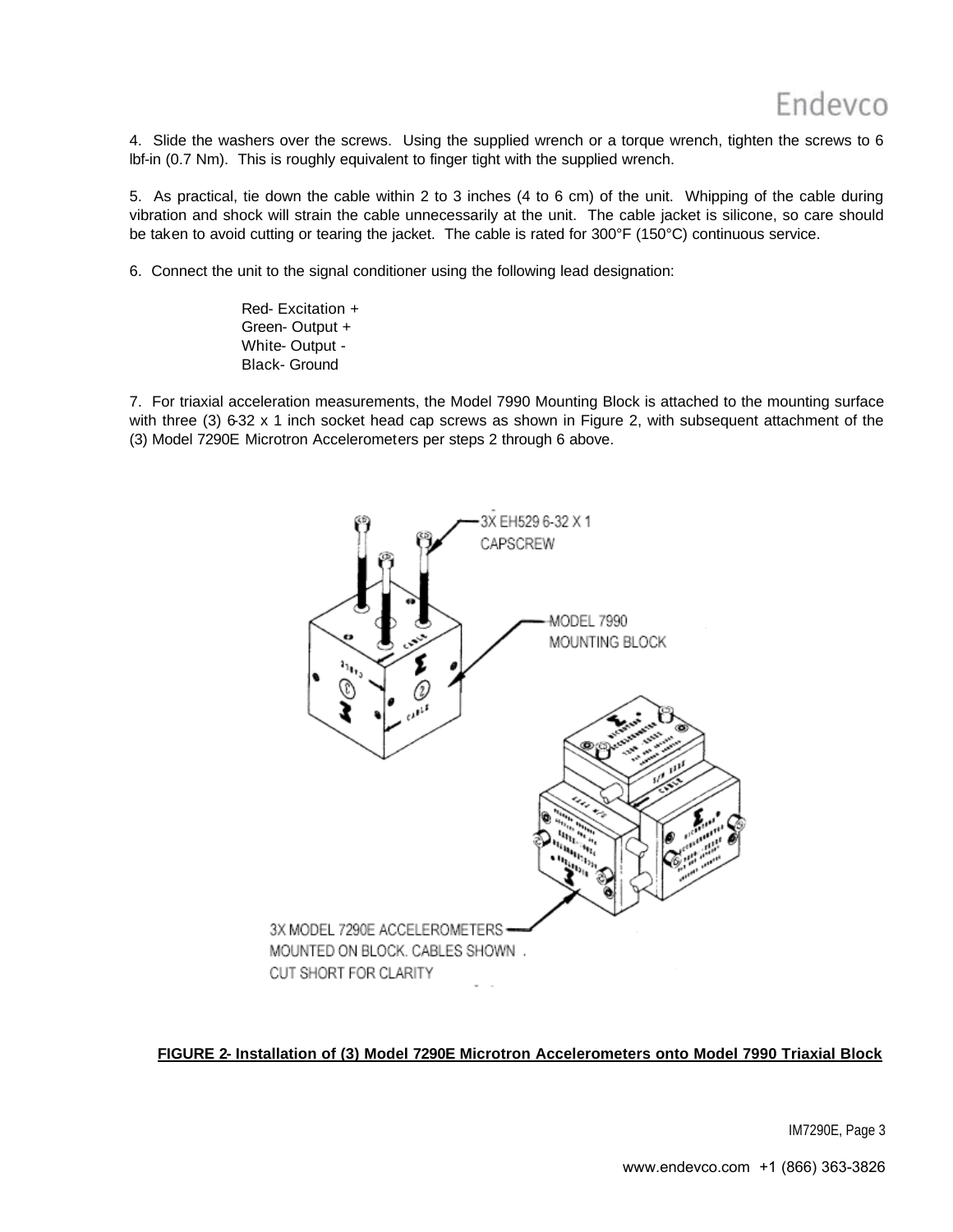# **Electrical Precautions**

1. Excitation- The Model 7290E Microtron has an internal voltage regulator, so excitation from +12.5 to +36 Vdc is adequate. A low noise power supply is recommended and care should be taken to minimize pickup on the cabling to the accelerometer. The maximum current drain over the entire operating range is 15 mA.

2. Signal Leads- The green and white signal leads are differential. The green lead has a varying output, while the white lead is fixed at a reference voltage of approximately  $+2.5$  Vdc. Although the output is high level, at  $\pm 2$ Vdc, the usual precautions of using twisted pair, shielded instrumentation cable should be taken to avoid noise pickup on the signal leads.

3. Grounding- The case of the Model 7290E Microtron is not attached to circuit ground, and the cable shield is not attached to the case or to circuit ground. The recommended grounding scheme is to ground the cable shield at the power supply ground and to no other point to avoid ground loops.

4. Signal Conditioning- The Model 7290E Microtron has a high level differential output of ±2 Vdc, biased at 2.5 Volts. The 0 g reading, or Zero Measurand Output (ZMO), is 0 volts  $\pm$  50 mV. When the accelerometer is subjected to acceleration of 1 times range, the output of the unit will electrically clip, with a recovery time of < 10 µseconds.

5. Loading Effects- The Model 7290E Microtron accelerometer performs within specification limits while loaded with 10,000 ohm minimum resistance, and/or 0.1 µfarad maximum capacitance.

#### **Shunt Check**

A Shunt Check is performed in applications where the Model 7290E Microtron accelerometer is already mounted on a test structure and cannot be dynamically checked with a 2 g Turnover test. Full details of the Shunt Check procedure is contained in Endevco Tech Data A542.

However, in brief, the shunt check is performed by connecting a precision fixed resistor of known value to the positive output (green lead) of the accelerometer. The other end of the shunt resistor is connected to an excitation voltage source to promote output shifts simulating positive direction accelerations, or to circuit ground for shifts in the negative direction.

The nominal output voltage shift  $(E_{sh})$  based on the fraction of full scale reading desired is:

$$
\mathsf{E}_{\mathsf{Sh}}\text{-}\mathsf{SENS} \texttt{~*}\mathsf{FS} \texttt{~*}\ \mathsf{n}
$$

where:  $E_{sh}$  = output voltage shift, Vdc

SENS = sensitivity, volts/g

 $FS = \pm$  full scale acceleration, g

 $n =$  fraction of full scale reading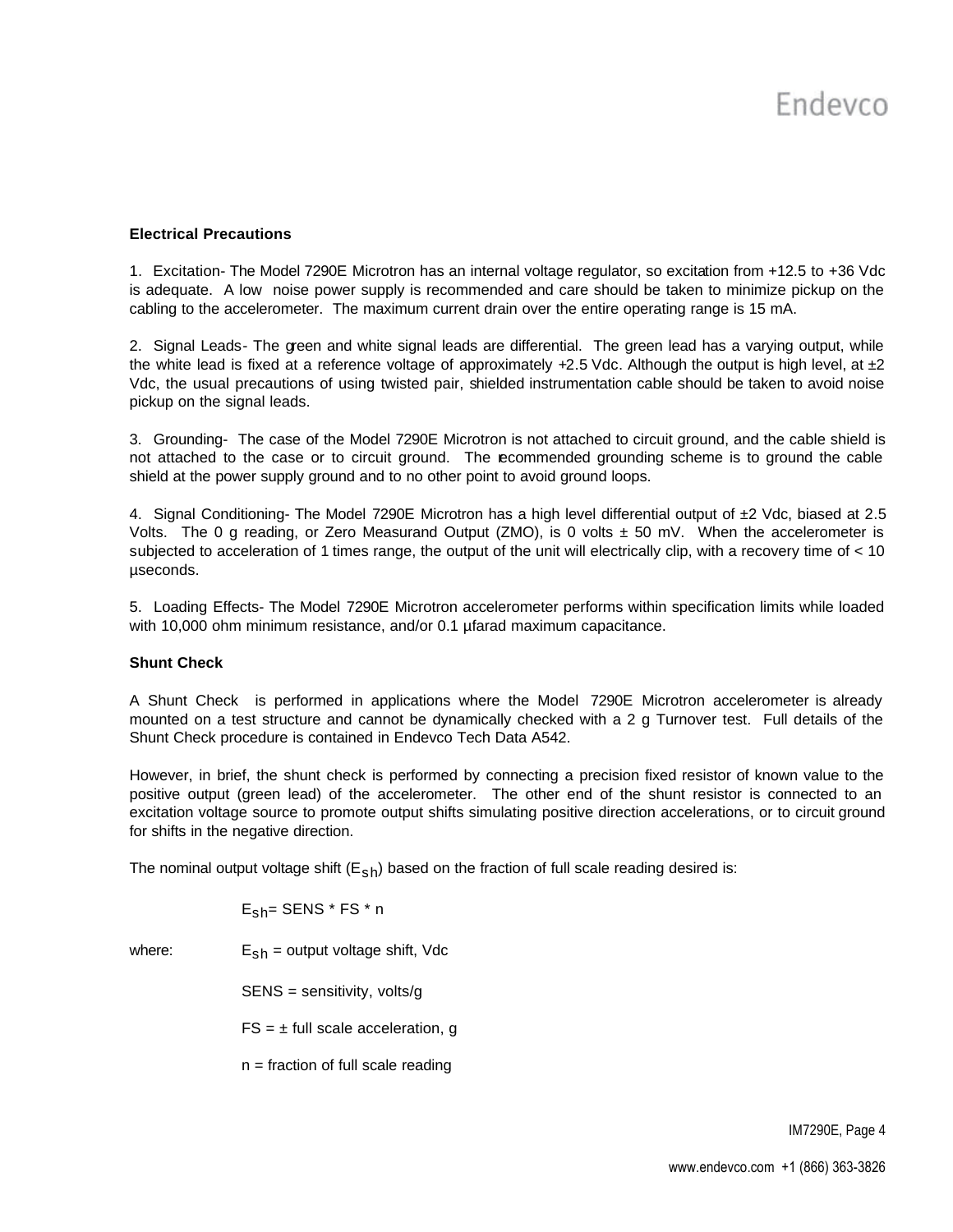Knowing the desired output voltage shift,  $(E_{sh})$  the value of the external shunt resistor  $(R_{sh})$  is:

$$
R_{sh} = (V_{sh} - V_{ent} - V_{wh} - E_{sh}) \times R_{out}
$$
\n
$$
E_{sh}
$$

Or conversely, given the value of the external shunt resistor  $(R_{sh})$ , the expected output voltage shift,  $(E_{sh})$  is:

$$
E_{sh} = (V_{sh} - V_{out} - V_{wh}) * R_{out}
$$
\n

| 1 | 1 | 1 |
|---|---|---|
| 1 | 1 | 1 |
| 1 | 1 | 1 |
| 1 | 1 | 1 |
| 1 | 1 | 1 |
| 1 | 1 | 1 |
| 1 | 1 | 1 |
| 1 | 1 | 1 |
| 1 | 1 | 1 |
| 1 | 1 | 1 |
| 1 | 1 | 1 |
| 1 | 1 | 1 |
| 1 | 1 | 1 |
| 1 | 1 | 1 |
| 1 | 1 | 1 |
| 1 | 1 | 1 |
| 1 | 1 | 1 |
| 1 | 1 | 1 |
| 1 | 1 | 1 |

where:  $R_{\rm sh}$  = selected external shunt resistor

 $V_{\rm sh}$ = voltage applied to shunt resistor (for + acceleration shifts, connect to excitation,  $V_{\rm sh}$  = +9.5 to 18.0 Vdc and for negative acceleration shifts, connect to circuit ground,  $V_{\rm sh} = 0$  Vdc)

V<sub>out</sub> = output signal measurement unshunted, Vdc (positive output signal (green) with respect to negative output signal (white))

 $V_{wh}$  = negative output signal (white) with respect to ground,  $V_{wh}$  = 3.5 ±0.1 Vdc

 $R_{\text{out}}$  = output impedance, ohms ( $R_{\text{out}}$  = 470 ± 24 ohms, ±100 ppm/°C)

 $E_{\rm sh}$  = output voltage shift, Vdc

Thermal errors have no significant effect on accuracy as long as the unshunted and shunted measurements are taken at the same temperature.

# **Recalibration**

Sensitivity and Zero Measurand Output calibration should be performed at 6 to 12 month intervals, depending on usage. Ordinarily, recalibration need be performed only at 12 month intervals if it is known that the accelerometer has not been used beyond its rated specifications. If the unit is used under severe environments, it may be desirable to use shorter calibration intervals.

Contact Endevco for local calibration facility information or return the unit to Endevco for recalibration. Endevco maintains an accelerometer recalibration service with NIST traceability in the United States. Endevco European Regional offices maintain accelerometer recalibration services with traceability to national standards.

Dirty units may be wiped clean using a damp cloth and a solvent such as acetone.

#### **Questions**

If you have any questions regarding the use of this or any Endevco accelerometer, please contact Endevco at +1 (866) 363-3826 in North America, or your local sales representative.